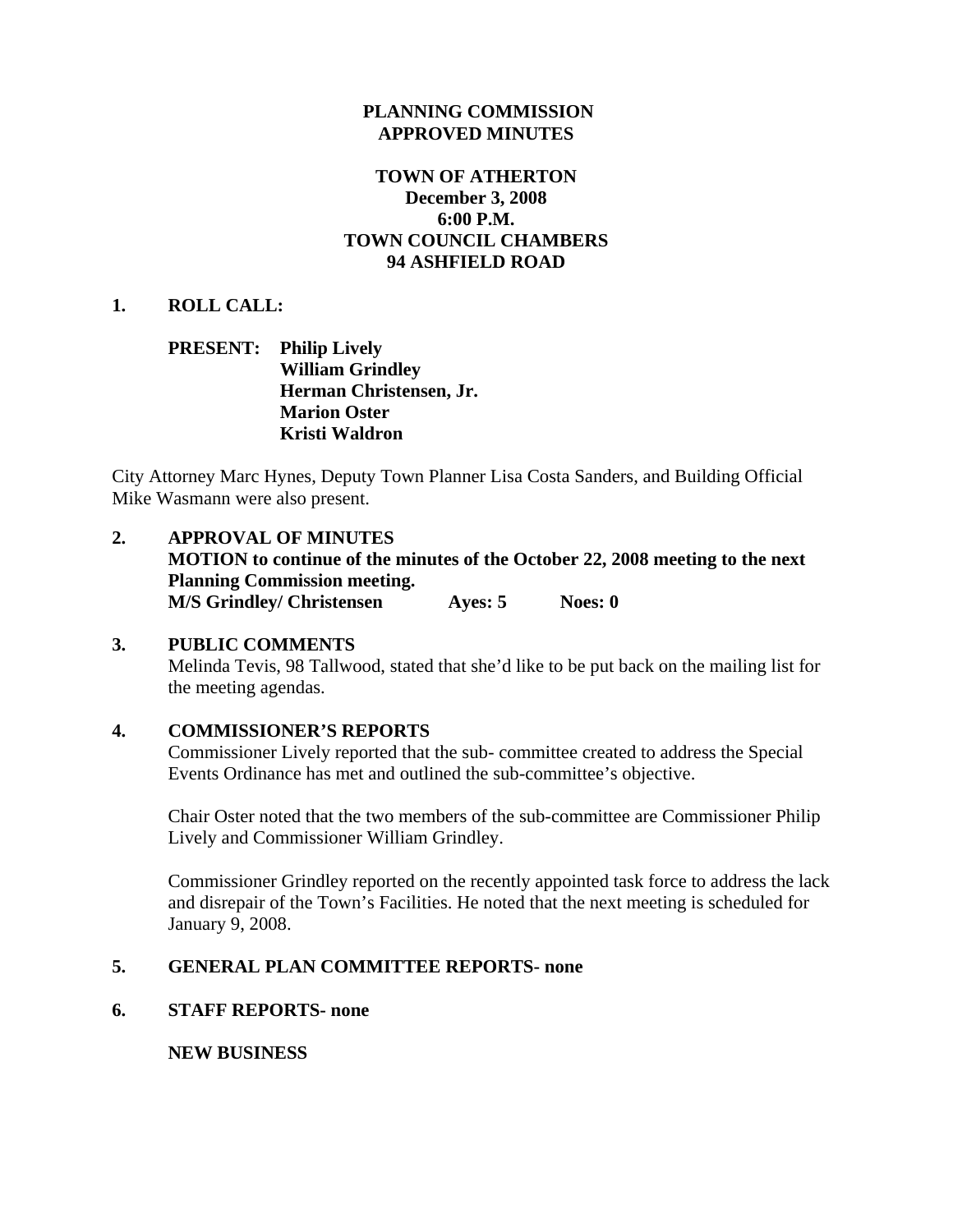# **7. Planning Commission Meeting Calendar for 2009**

**MOTION to approve the Planning Commission Meeting Calendar for 2009. M/S Grindley/ Lively Ayes: 5** Noes: 0

**8. 50 Valparaiso Avenue and 1000 El Camino Real–**Mitigated Negative Declaration and Mitigation Monitoring Plan, Zoning Ordinance Amendment to reduce the side and rear yard setback requirement in the PFS zone, Tentative Parcel Map to create four parcels, Conditional Use Permit to allow the construction of three new buildings and Heritage Tree Removal permit request to allow the removal of six heritage trees.

Deputy Town Planner, Lisa Costa Sanders presented the staff report. Ms. Costa Sanders distributed new wording for condition #6 of the Tentative Parcel Map Certificate.

 Commissioner Christensen questioned the need to revise the wording if the zoning is amended. Ms. Costa Sanders indicated that with rezoning they would conform to the zoning code and would need to compare to the building code.

 Commissioner Lively noted that if the dividing the parcels, Parcel #2 has a residence on it, and is zoned PFS. They could potentially build up to a 12,000 square foot structure within 10 feet of the property line. Ms. Costa Sanders indicated a single-family residence is not permitted in the PFS zone and therefore could not be expanded. Commissioner Lively noted that there then could be a 12,000 square foot public school building.

 City Attorney Marc Hynes noted that it would be better to have the applicant request to rezone to the site to R1-A.

### OPEN PUBLIC HEARING

 Norman Colb, Head of Menlo School, expressed his gratitude to the Commissioners as well as the Board Members and trustees of Menlo School and Menlo College for all their hard work.

 Matt MattEson, Chairman for Menlo School Building and Grounds, indicated that the committee is bringing back to the Commission the same three buildings as they have before.

 Jeff Barry, Atherton, stated that the school has been working very closely with the neighbors, meeting every couple of months. The school has involved the neighbors and together they have come up with design parameters. Mr. Barry indicated that the general consensus between the neighbors is their concern with the potential noise of the schools cooling system and the hours of use of the proposed new gymnasium.

 David McAdoo, Director of Operations, Menlo School reviewed the entire proposal with the Commissioners.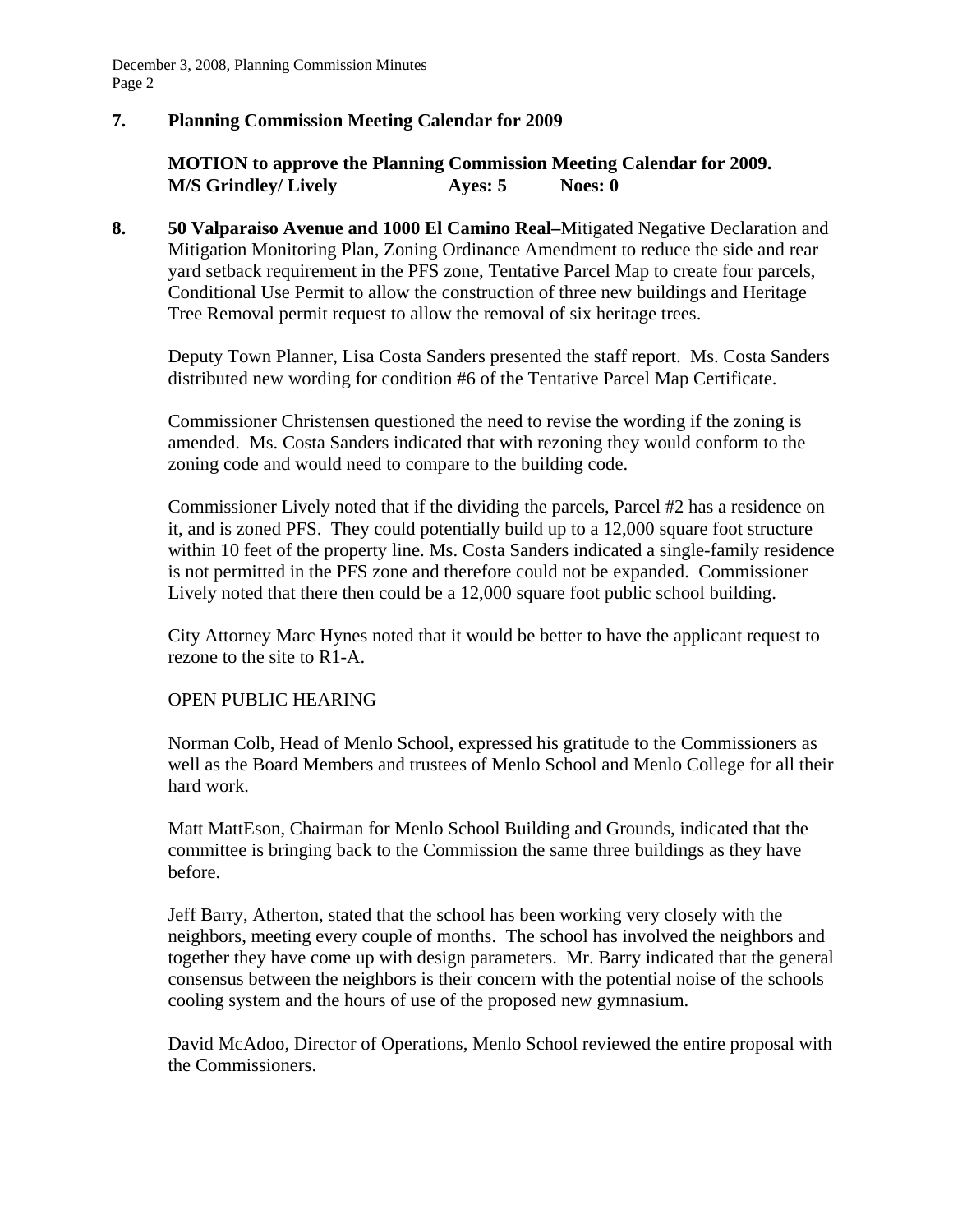> Commissioner Grindley questioned why proposed parcel two is just the College's. Mr. McAdoo indicated that the single-family residence that is on proposed parcel two is the College President's home and has been for many years.

 Commissioner Christensen questioned how many total parking spaces are on the school campus. Mr. McAdoo advised he would need to look in the proposal and would address shortly. Commissioner Christensen asked for clarification of hours of use for the proposed Performing Arts Center. Mr. McAdoo indicated that the hours of use would be until 9:00 pm. Commissioner Christensen questioned if this was seven days a week. Mr. McAdoo indicated that it is Monday through Friday. He further noted that there would be some special school events where the timing would not be enforced.

 Matt MattEson, indicated that there are two events throughout the school year that would require weekend and "after hours" usage of the Performing Arts Center. Commissioner Christensen indicated that the school is not then formally putting restrictions on the use of Performing Arts Center. Ms. Costa Sanders noted that this does not fall within the Special Events Ordinance the hours in the ordinance regulate non-school related events.

 Chair Oster stated that there would not be any restrictions on timing or usage as it is a school event. Mr. Colb, reiterated that there are three plays a year and two concerts, both would occasionally have a Saturday evening performance and a Sunday matinee. Commissioner Christensen thanked the applicants and Commissioners for clarification.

 Commissioner Grindley noted that on his tour of the school, the operation sheds are acting as a sound mitigation barrier and questioned why they needed to be remodeled. Mr. McAdoo indicated that they are not being renovated/ remodeled but rather getting a face-lift, paint etc. Mr. Matteson indicated that the proposed new athletic center is essentially creating the sound barrier.

 Commissioner Waldron indicated that the sheds could only be maintained, as the current set backs would make them non-conforming. Mr. McAdoo agreed with Commissioner Waldron and also indicated that they are used as the facilities offices and yard and only used Monday through Friday.

 Commissioner Lively questioned what is at the back end of the performing arts center. Mr. McAdoo indicated that it is a cooling tower. Commissioner Lively questioned as to why it is not visible from the North View. Mr. McAdoo stated that it is not actually part of the building.

 Commissioner Lively questioned where the tunnel comes into the Performing Arts Center. Mr. McAdoo noted that they have not decided its location yet. He further indicated that it is solely a tunnel to transport costume racks and other stage materials to and from the underground storage of the Creative Arts Building. Commissioner Lively asked for clarification of what is in the basement of the Creative Arts building. Mr. McAdoo indicated that the basement would consist of storage and mechanical only. Commissioner Lively further asked for clarification as to whether all mechanical was in the attic of the proposed Athletic Center. Mr. McAdoo indicated that the mechanical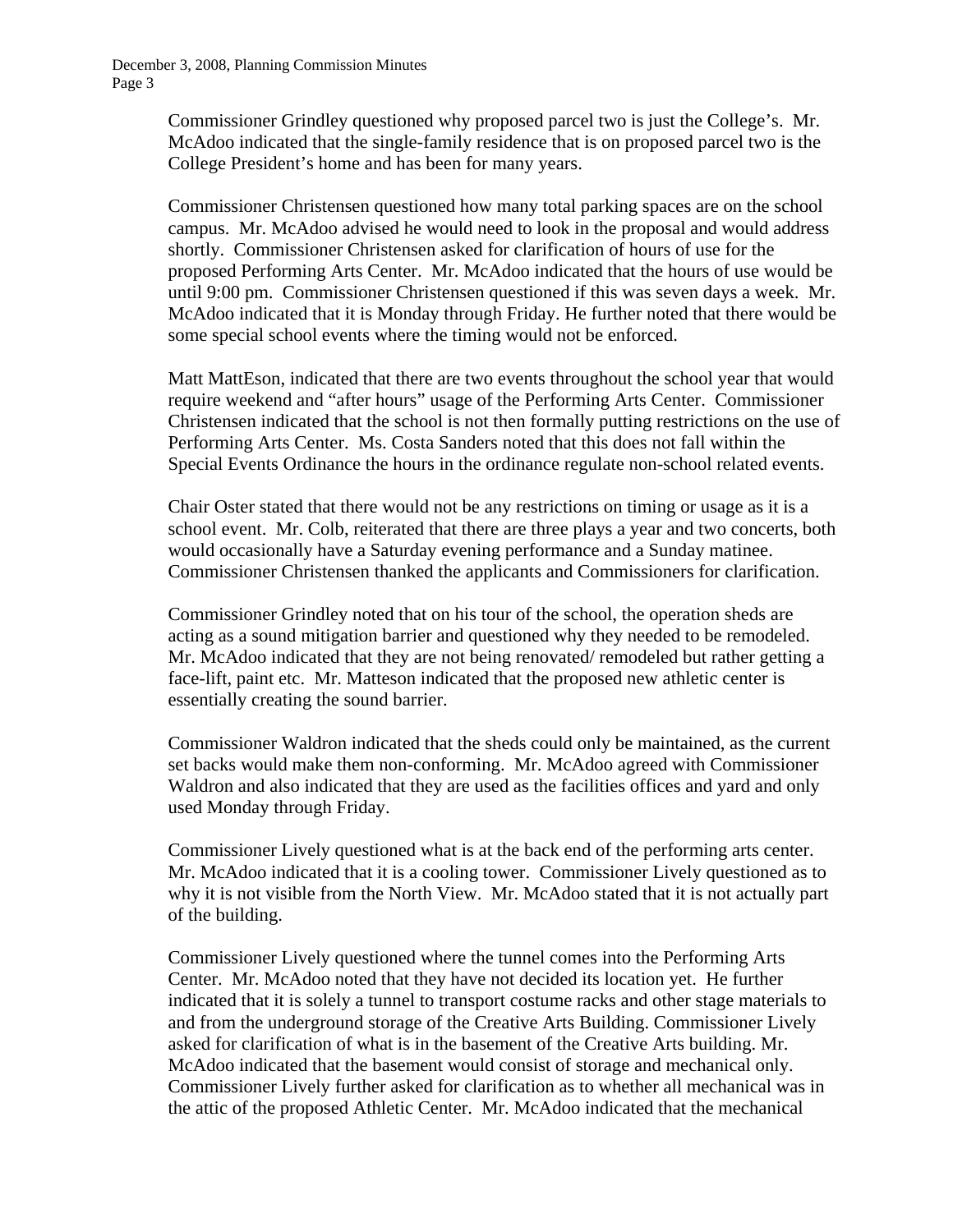> units are over the offices in the Athletic Center. Mr. Matteson indicated that the cooling system is under the roof and exhausts over the lobby. He further indicated their continued commitment to the noise criteria and that the new projects would not increase the noise level.

> Commissioner Lively noted that as per the plans, it looks as though the wash out area for the construction trucks is adjacent to the neighbors. Bruce Chu, Engineer indicated that they could move the construction wash area away from the residents.

> Chair Oster indicated that with the landscape improvement, the plans do not show the required replacement trees given the six heritage trees being removed. Mr. McAdoo indicated that the replacement trees would hopefully be used throughout the campus. Chair Oster further noted that in one of the reports it was noted that the Oaks were in danger with the people parking underneath them. Town Arborist Kathy Hughes-Anderson indicated that the concern was removing the limbs, not parking underneath the trees.

 Mr. McAdoo indicated that he felt the College would be open to the rezoning of Parcel two to R1-A.

 Chop Keenan, Menlo College Board, commended the Commission and also believes that the College would be open to the rezoning of parcel two to R1-A, but would need to take back to the school for discussion.

 Ms. Costa Sanders indicated that the Commission could add a condition to the tentative parcel map relating to the rezoning.

 Commissioner Lively asked for clarification on page 9 of the staff report- the installation of upgraded utility lines. Mr. McAdoo noted that they would like to move the utility lines underground but is very costly.

 Commissioner Lively stated that there has been numerous times that the School has mentioned that the total campus coverage will be less than 40%. Mr. McAdoo indicated that total campus coverage is 23%. Commissioner Lively noted that these calculations are not in the Master Plan packet.

 Ed Goodstein, 71 Mcbain Avenue, stated that he was a member of the neighborhood group and noted that the school has worked out a very diligent, good proposal. He noted that the sheds, although from the school side stand out, from the neighbor's point of view they are virtually nondescript. Mr. Goodstein indicated that noise is the neighborhood groups biggest concern but have met with the acoustic engineer working with the school and understand that the school is committed to and aware of the noise level concerns. He further stated that he believes that the school has made every effort and urge the Commission to approve the proposal.

 Jack Phillips, 97 Leon Way, Board Member of the Victorian Homeowners Association, stated he is also a member of the neighborhood working group and urge the Commission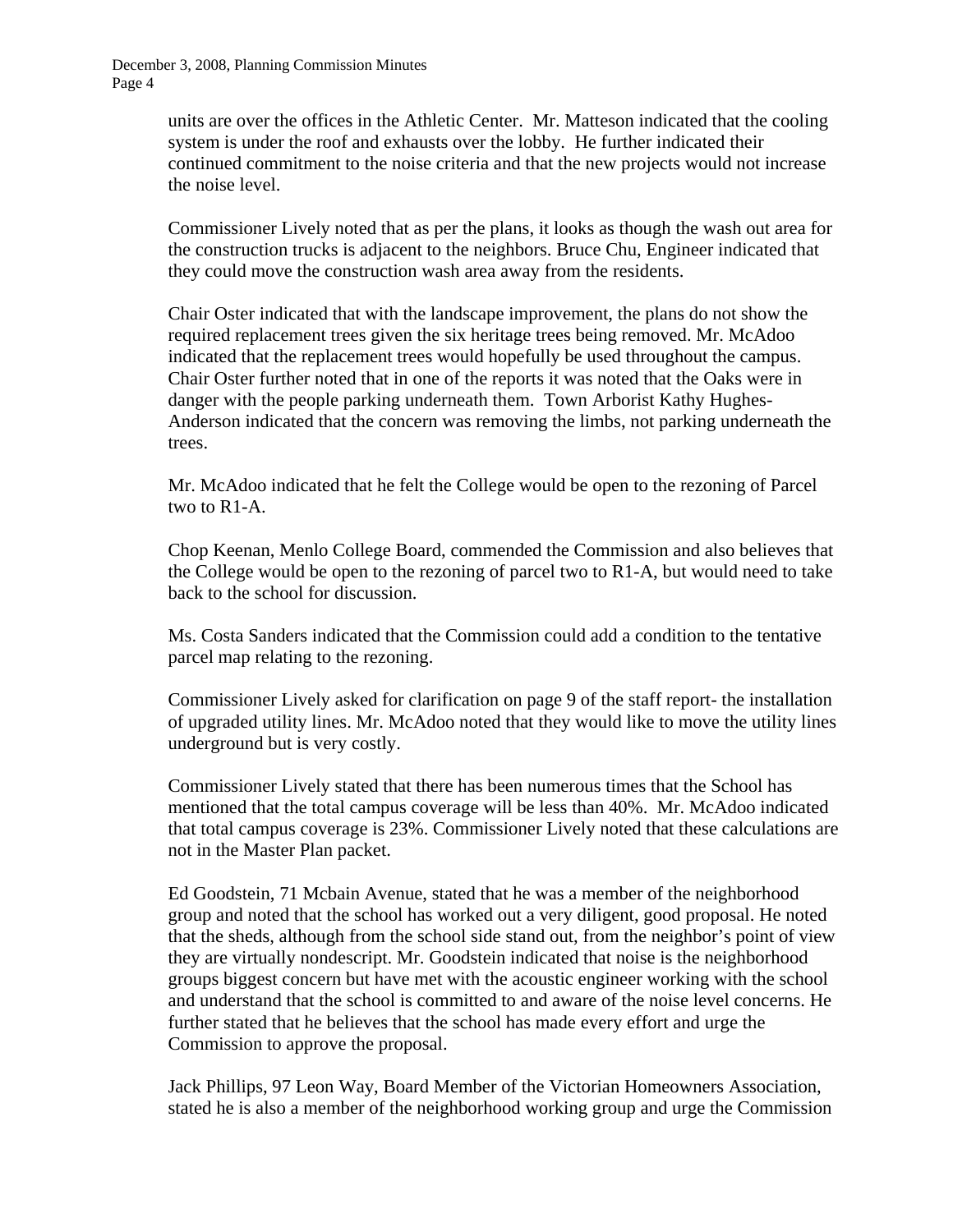> to accept the schools proposed plan. Mr. Phillipo noted that he would like to see that the Commission reevaluate the zoning of parcel two, and consider R1-A zoning as more appropriate.

 Melinda Kaywert, 98 Michaels Way, stated she is a member of the neighborhood working group as well. She stated that she'd like to see the Commission to add to the proposal that mechanical noise not be heard.

 Matt King, 69 Alejandra, questioned the construction timing of the proposed project. He indicated that if there was a way to increase the parking to relieve afternoon and weekend parking.

 Mr. Matteson, indicated that construction timing is roughly between 12-15 months depending on the building. He stated that they are a non-profit organization trying to raise the funds to do the work and have no real idea as to when they will start. He further noted that construction would not begin until all funds are available.

 Commissioner Christensen questioned if the school could build the proposed new buildings sequentially. Mr. Matteson indicated that ideally they would start with the new Athletic Center, as it would provide a noise screen for the future building to come.

### CLOSE PUBLIC HEARING

 Ms. Lisa Costa Sanders responded to questions from Commissioner Lively on the mitigated negative declaration indicating that the cumulative impacts of the project were evaluated and that a traffic study was conducted. The preparation of the negative declaration concludes that there are no significant impacts.

# . **MOTION to adopt the Initial Study, Mitigated Negative Declaration and Mitigation Monitoring Program based on the following findings:**

#### **M/S Christensen/ Grindley Ayes: 5 Noes: 0 Findings:**

- **1.** Changes or alterations have been required in, or incorporated into, the project which avoid or substantially lessen the significant environmental effects as identified in the Initial Study and Mitigated Negative Declaration.
- **2.** A Mitigated Monitoring Program as required by California Code of Regulation Section 15091 (d) is proposed for adoption.

# **MOTION to recommend to the City Council to adopt the proposed Zoning Ordinance Amendment to reduce the side and rear setback requirement in the PFS zone based upon the following finding:**

### **M/S Christensen/ Waldron Ayes: 5 Noes: 0 Finding:**

1. The proposed amendment is required to achieve the objectives of the general plan and the zoning ordinance.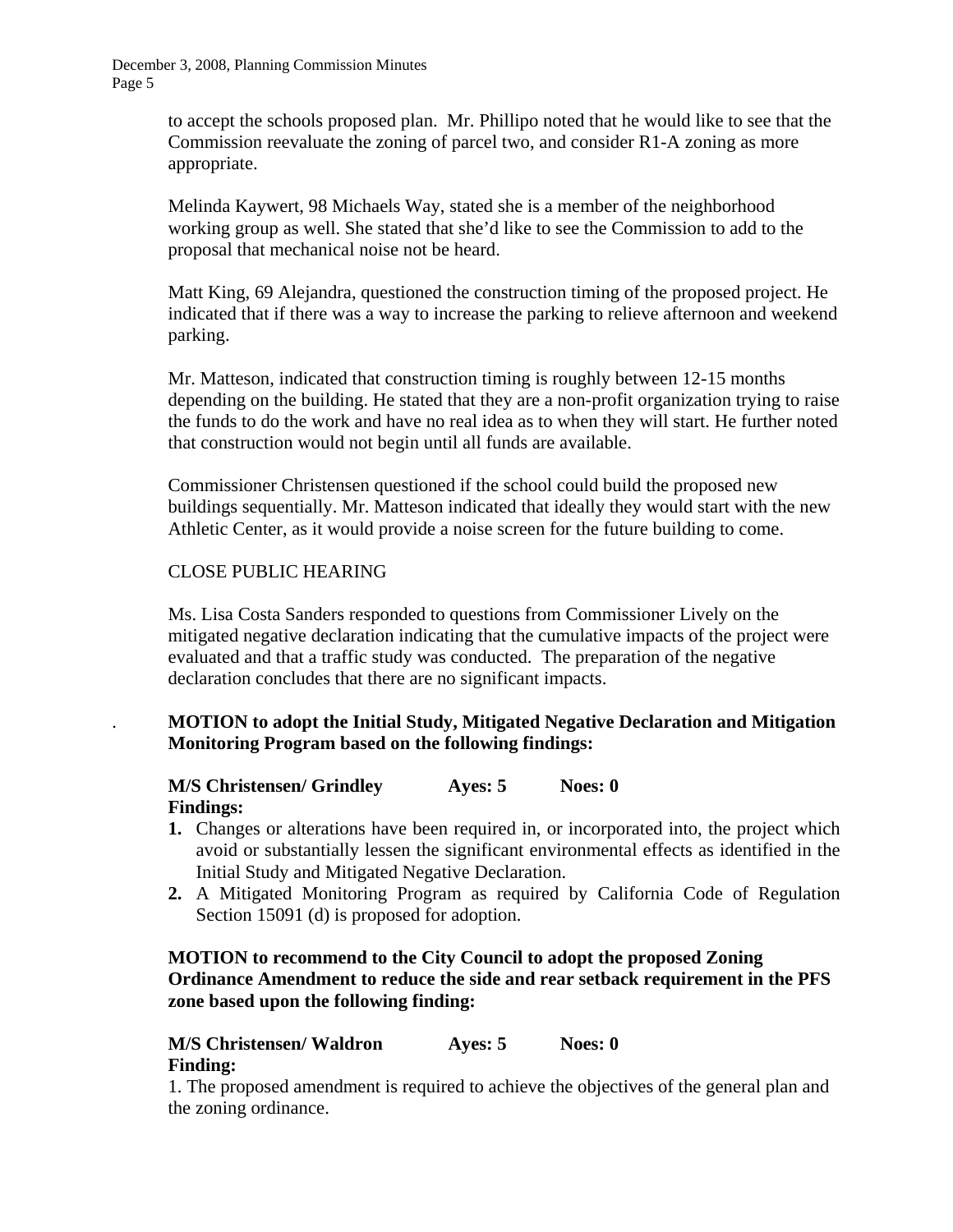**MOTION to recommend to the City Council to adopt the Tentative Parcel Map to create four parcels based on the following findings and subject to the conditions listed in the Tentative Parcel Map Certificate with the following revised and additional conditions:** 

# **M/S Oster/ Lively Ayes: 5** Noes: 0

# **Findings:**

- 1. The proposed subdivision is in conformity with law and AMC Chapter 16.
- 2. The size and shape of the proposed lots are in general conformance to town requirements and the general pattern of the neighborhood and will not cause traffic, health or safety hazards.
- **3.** The proposed lots will have proper and sufficient access to a public street.
- **4.** The proposed map and the design or improvement of the proposed subdivision is consistent with applicable general and specific plans.
- **5.** The site is physically suitable for the type of development.
- **6.** The site is physically suitable for the proposed density of development.
- **7.** The design of the subdivision or the proposed improvements are not likely to cause substantial environmental damage or substantially and avoidably injure fish or wildlife or their habitat.
- **8.** The design of the subdivision or the type of improvements is not likely to cause serious public health problems.
- **9.** The design of the subdivision or the type of improvements will not conflict with easements, acquired by the public at large, for access through the use of, property within the proposed subdivision, or that alternate easements, for access or for use will be provided, and that all these will be substantially equivalent to those previously acquired by the public. This subsection shall apply only to easements established by judgement of a court of competent jurisdiction.
- **10.** Discharge of waste from the proposed subdivision will not result in violation of existing water quality requirements prescribed by the regional water quality control board.

# **Amended Condition:**

- **1.** Amend Condition #6 to read as follows; "Prior to the final approval of the Parcel Map by the City Council, the subdivider shall prepare a study to determine whether the exterior walls(s) of Florence Moore Auditorium, Brawner Hall, the Dining Hall, Howard Hall and/or Michaels Hall located closest to the proposed new property line between the parcels will conform to the provisions of Chapter 7, Section 704 of the building Code, if applicable. If it is determined that any of the referenced buildings will not conform, then the subdivider shall work with Town staff to address and remedy such non-conformity. Remedies may include, without limitation, the recording of a "no-build" restrictive covenant on the adjacent parcel to restrict future construction within the area immediately adjacent to the non-conforming building. Any such restrictive covenant or other remedy, including a schedule for the implementation thereof, shall be prepared and accepted by Town staff prior to the final approval of the Parcel Map by the City Council."
- **2.** Add condition #32 as follows; "the College shall apply to rezone Parcel 2 to R1-A."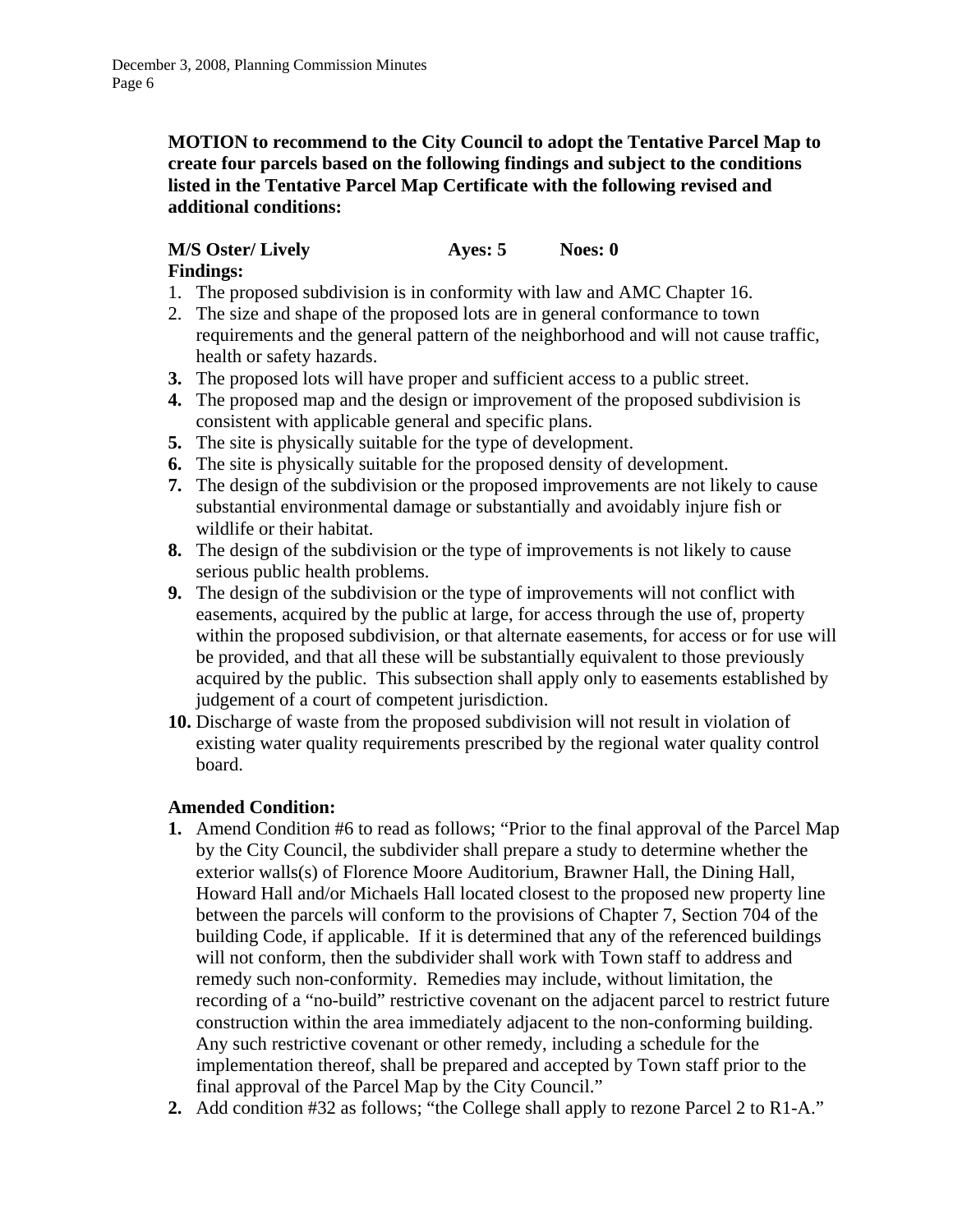**MOTION to approve a Conditional Use Permit for the construction of three new buildings; an Athletic Center, a Performing Arts Center and a Creative Arts Classroom Building containing approximately 133,500 square feet of gross floor area under roof, the relocation of 1,920 square foot Child Care Center, the renovation of the Maintenance Carports/ Shops and the placement of 10 portable buildings to be placed during construction within the loop main driveway based upon the following findings and subject to the conditions listed in the Conditional Use Permit Certificate with the following revised and additional conditions:** 

### **M/S Lively/Christensen Ayes: 5** Noes: 0 **Findings:**

- **1.** The proposed use at the proposed location will not be detrimental or injurious to persons, property or improvements in the vicinity, and will not be detrimental to the public health, peace, safety, comfort, general welfare or convenience.
- **2.** The proposed use will be located and conducted in a manner in accord with the general plan and the purposed of that plan the Zoning Title of the Atherton Municipal Code.

# **Amended Conditions:**

- **1.** Amend condition #5 to add the following wording "to avoid conflict with peak traffic hours."
- **2.** Add condition #20 to read as follows; "Mechanical noise shall be mitigated so as not to be detectable from adjacent residential property"
- **3.** Add condition #21 to read as follows; "Applicant shall conduct a noise study to determine the current ambient noise level."

**Motion to approve the Heritage Tree Removal Permit for the removal of six heritage oak trees (trees #1, 2, 255, 265, 267 and 275 on the applicant's arborists report) based upon the following finding and subject to the conditions listed in the Heritage Tree Removal Certificate with the following amended conditions:** 

# **M/S Waldron/ Oster Ayes: 5 Noes: 0**

### **Finding:**

1. The removal of the trees would not be contrary to the purpose and intent of the Atherton General Plan.

# **Amended Conditions**

- 1. Correct condition #1 to allow the removal of "six" oak trees.
- 2. Amend condition #2 to allow Quercus lobata "and/or agrifolIa".
- 3. Add the following wording to condition #6; "The actual removal shall be at the satisfaction of the Town Arborist."

# **Chair Oster advised of the 10-day appeal period.**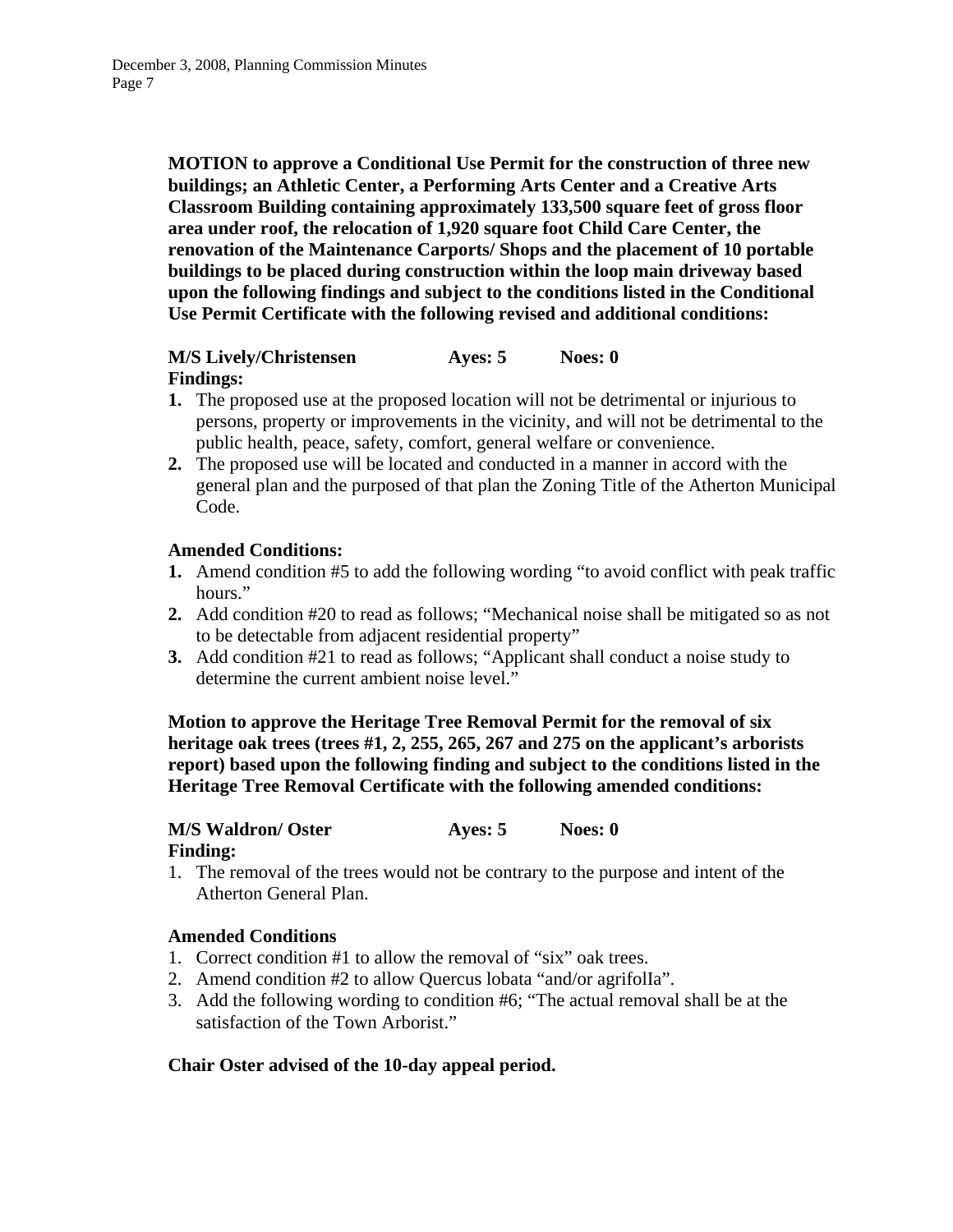**9. Conditional Use Permit- 4 Brittney Meadows-** Conditional Use Permit to allow a pool to be located in the side yard at the front yard setback. Atherton Municipal Code Section 17.36.080

Deputy Town Planner, Lisa Costa Sanders presented the staff report and indicated staff support.

### OPEN PUBLIC HEARING

 Phil Cook, Contractor with Blue Water Pools, reviewed the plans and reasoning for the Conditional Use Permit.

 Chair Oster questioned if there will be any new fencing between the pool and the front. Mr. Cook indicated that there would not be a fence, but a safety cover as there is an existing perimeter fence. Chair Oster further stated that there doesn't seem to be much decking. Mr. Cook indicated that the grass does go up to the pool's edge.

 Commissioner Waldron noted that the proposed pool's placement seems to be very shaded. Mr. Cook indicated there is really one large tree, the rest of the trees are landscape border trees. Chair Oster inquired about the Redwood trees, since they seemed to be larger in scale. Mr. Cook noted that the pool is about 30 feet from the drip line of the trees.

### CLOSE PUBLIC HEARING

 Commissioner Christensen indicated his support for the proposed pool. Commissioner Waldron concurred with Commissioner Christensen. Commissioner Grindley concurred with Commissioner Christensen and Commissioner Waldron.

Commissioner Lively expressed his support for the application.

Chair Oster expressed her support for the project as proposed.

### **Motion to approve the Conditional Use Permit to allow a pool in the side yard at the front setback at 4 Brittany Meadows based upon the following findings:**

# **M/S Lively/ Christensen Ayes: 5 Noes: 0 Findings:**

- **1.** The proposed pool at the proposed location will not be detrimental or injurious to person, property or improvements in the vicinity, and will not be detrimental to the public health, peace, safety, comfort, general welfare or convenience.
- **2.** The proposed pool will be located and conducted in a manner in accord with the general plan and purposes of that plan and the zoning code.

# **Chair Oster advised of the 10-day appeal period.**

# **10. Ordinance Amendment- Comprehensive Zoning Code Update replacing Title 17**